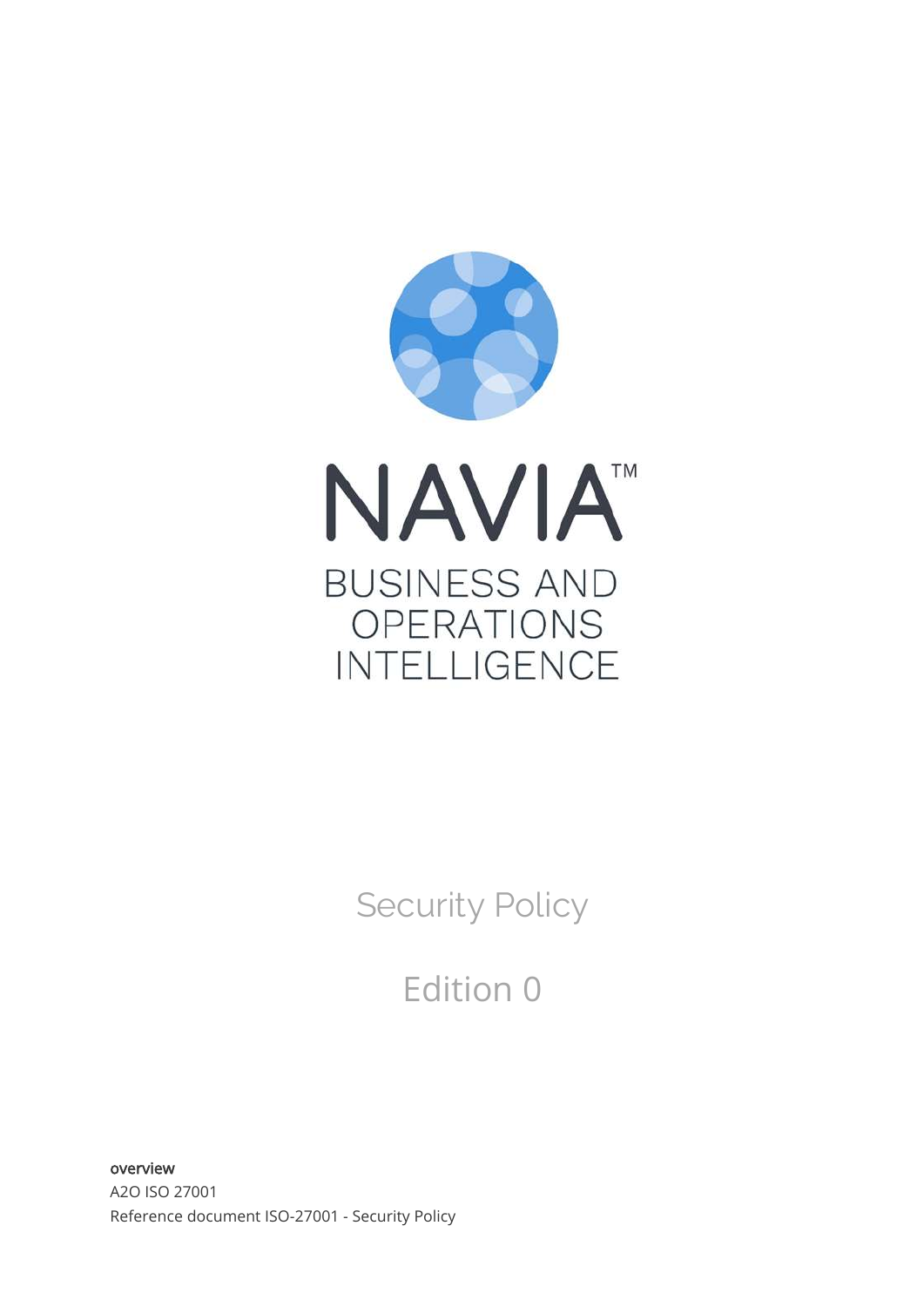

# Version Management

| Edition Author |                     | Date       | <b>Description</b> |
|----------------|---------------------|------------|--------------------|
|                | <b>ISMS Manager</b> | 27/05/2021 | First Edition      |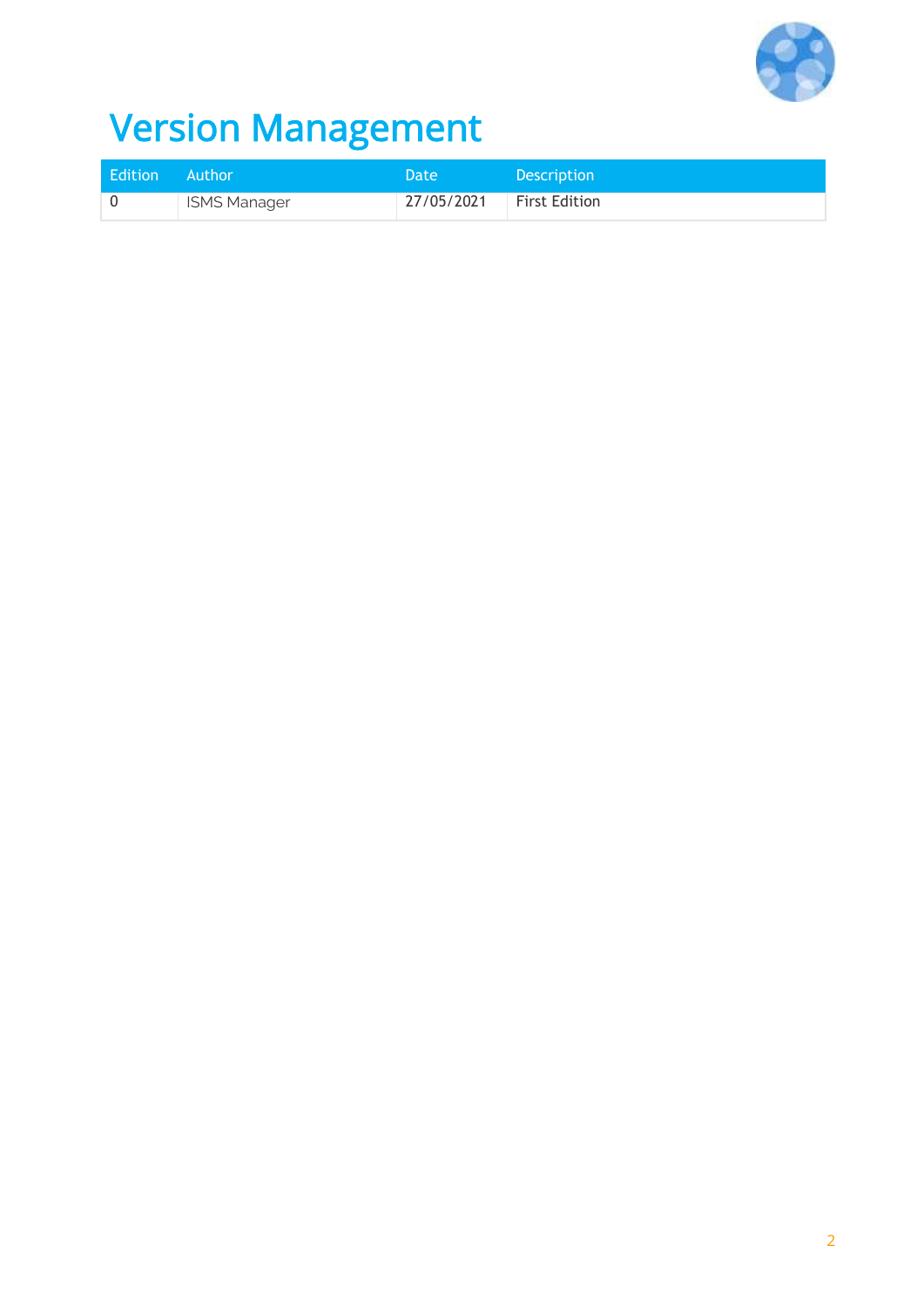

#### **Introduction**

The Security Policy of Agua, Ambiente e Organizaçao, Lda (A2O) reflects the concepts, principles, responsibilities and objectives in terms of safety, the results of which allow the company to guarantee the necessary freedom of action.

The goal of A2O's Comprehensive Security is to protect the people who work in the company, the confidentiality of their communications and the integrity of their information. It also looks after the other assets that make up the company's assets, such as facilities or contents of all kinds.

Comprehensive Security comprises the traditional concepts of physical security and logical (technological) security in order to maintain business continuity in the face of any adverse circumstances.

An increase in the "safety culture" in the company's personnel will provide clear benefits by increasing the security of systems and procedures, and will minimize the risk of potential malicious actions.

It is essential that all information concerning safety matters flows through the appropriate channels to the company's decision-making bodies.

### **Principles**

- Integration. Global Security is an integrated and business-aligned process, in which the entire company participates.
- Profitability. Security is guided by business criteria, taking into account the relationship between spending and investment. Its criteria are set centrally, taking advantage of any existing synergy. This management allows an overall reduction of expenditure and a better performance of the effort applied to security.
- Continuity. Security must be present throughout its duty cycle: protection, prevention, detection, response and recovery.
- Adequacy. The means employed must be adapted to the business environment. Among other factors, competition with other companies, social, political and economic disorders, amateur or professional hacking stand out for their impact on the business and on the security levels of the organization, etc.